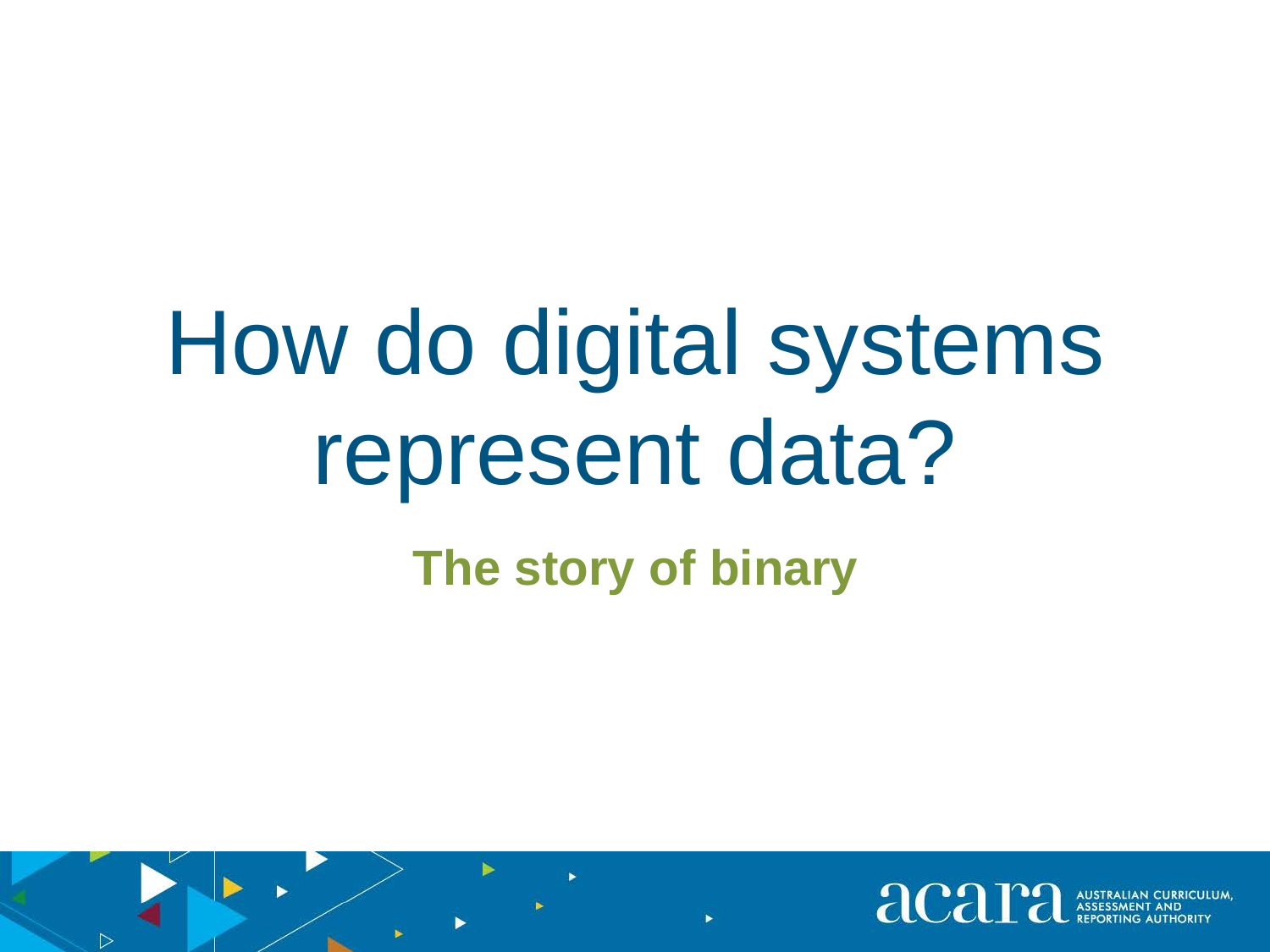

 $\triangleright$ 

**ACTDIK015:** Examine how whole numbers are used to represent all data in a digital system

Students will be able to explain how digital systems use whole numbers as a basis for representing a variety of data types.

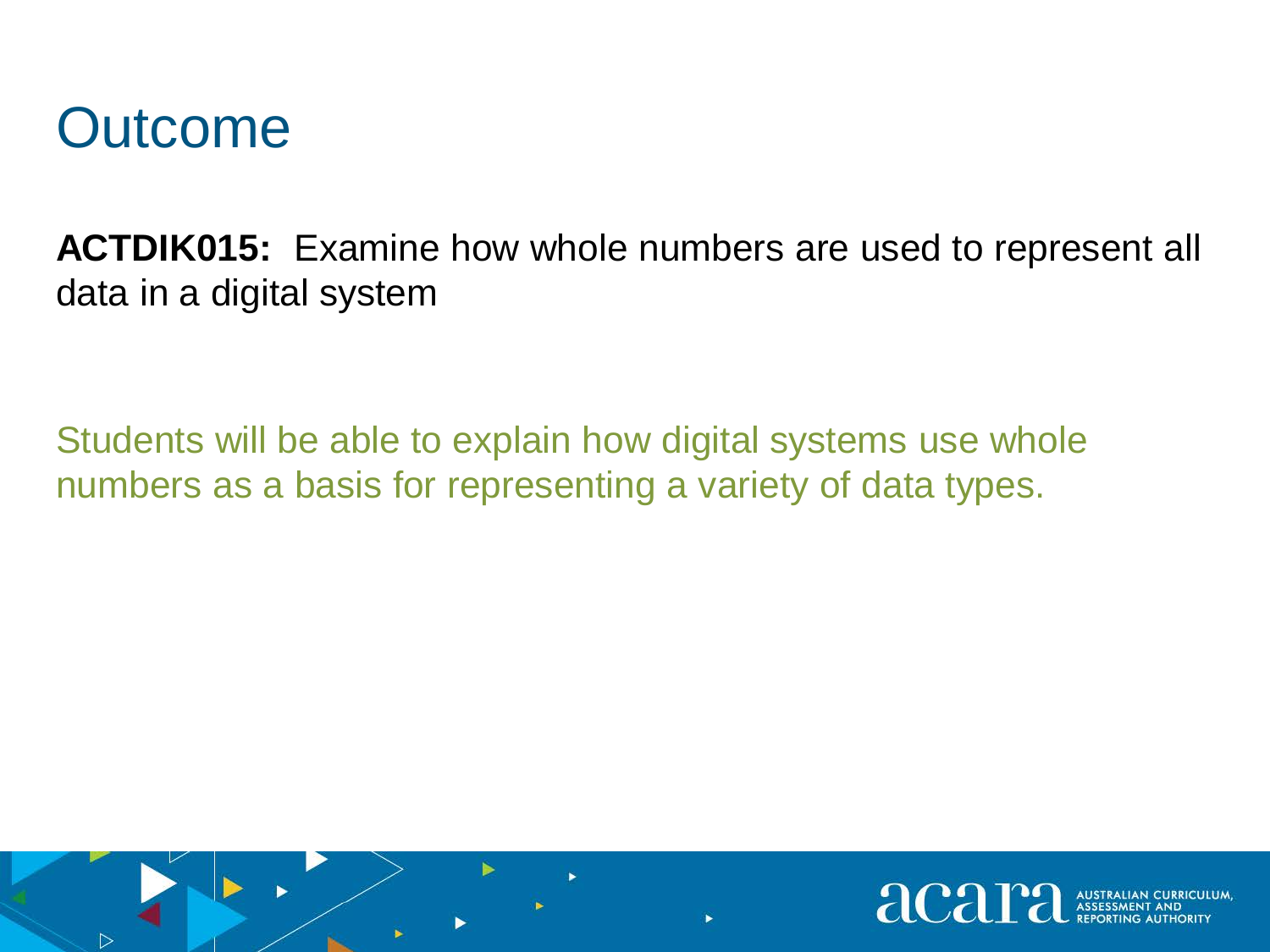#### What data are stored on a computer?

#### What are data?

Data can be represented as text, images and sound.

To understand how computers represent these data, we need to understand how computers work.

- 1. What makes a computer a computer?
- 2. Binary and data

▷

3. How big are data?

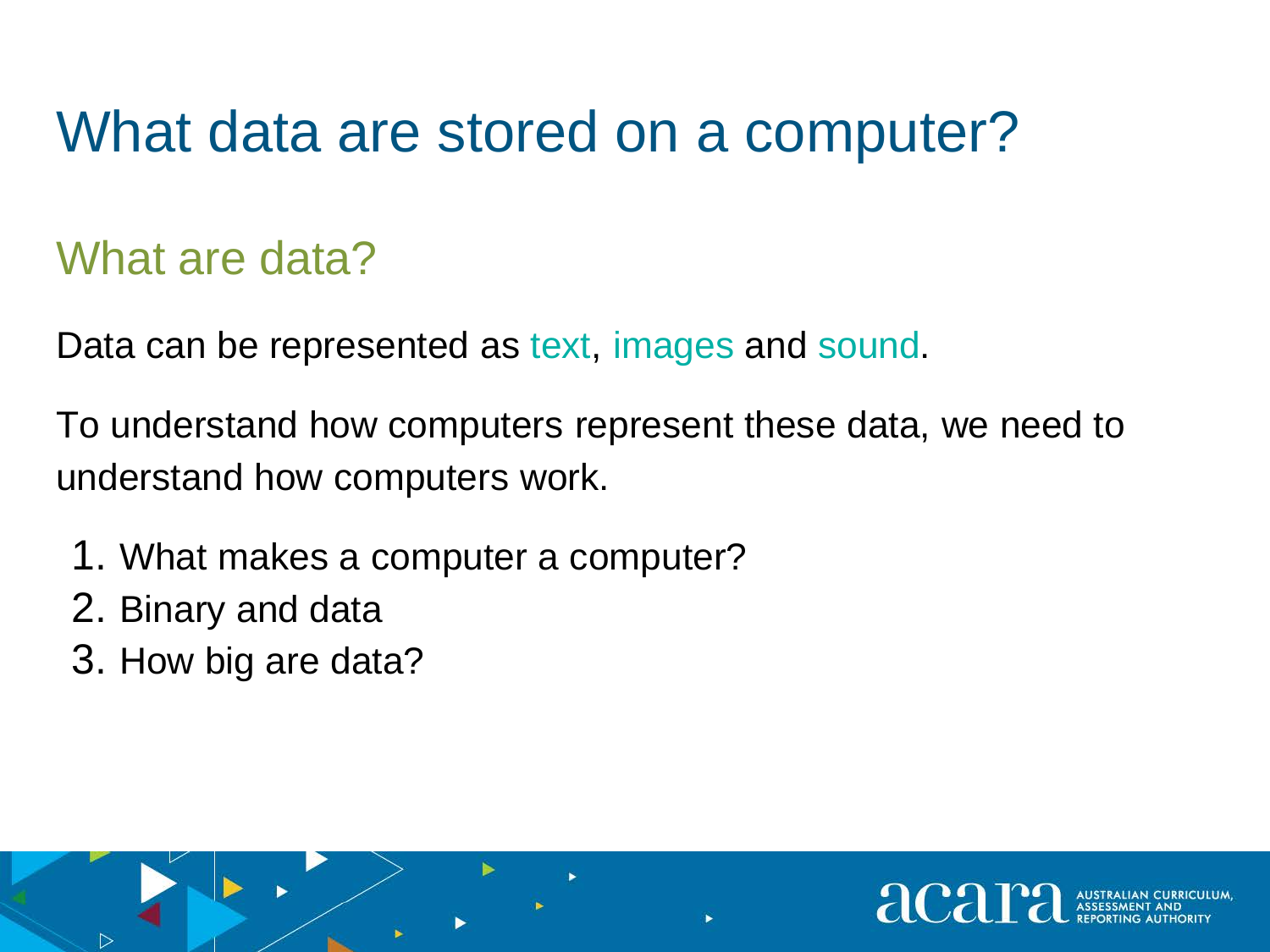# 1. What makes a computer a computer?

[Brainstorm: Teachers could use the Visible Thinking Routine: Think](http://www.visiblethinkingpz.org/VisibleThinking_html_files/03_ThinkingRoutines/03d_UnderstandingRoutines/ThinkPuzzleExplore/ThinkPuzzleExplore_Routine.html)  Puzzle Explore, a routine that sets the stage for deeper inquiry. This would help lay the groundwork for classroom discussion and sharing or a more detailed independent inquiry.

Scaffold: [Video](https://youtu.be/xfKn5OjHLqQ) explaining the core elements of a computer:

- Input
- Storage
- Processing
- **Output**

 $\triangleright$ 

Activity: Identify some examples of computer output and investigate how the computer represents these data.

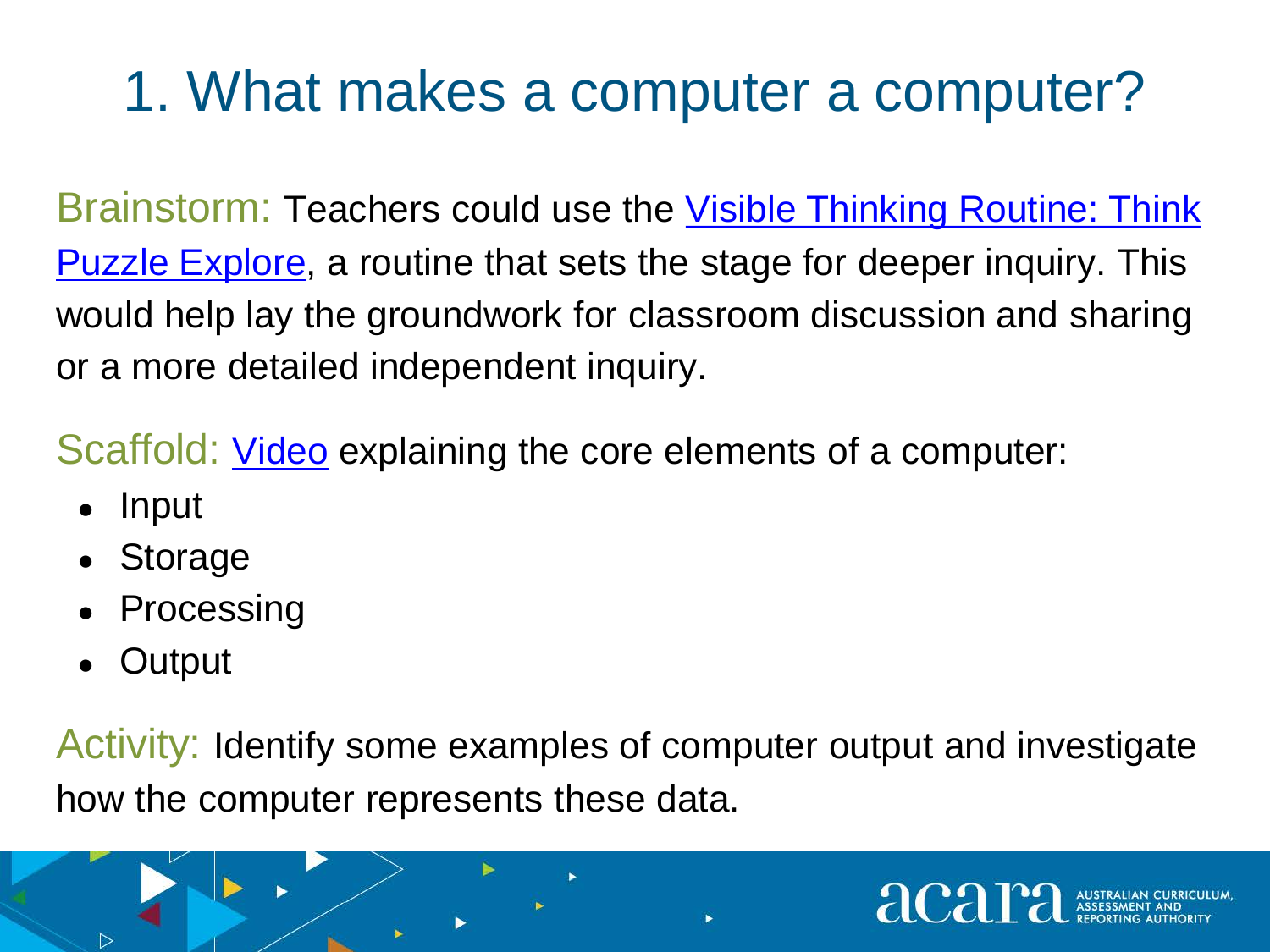### 2. Binary and data

Brainstorm: Teachers could use the *Visible Thinking Routine: Think* Puzzle Explore, a routine that sets the stage for deeper inquiry. This would help lay the groundwork for classroom discussion and sharing or a more detailed independent inquiry.

Scaffold: [Video](https://youtu.be/ewokFOSxabs) explaining how data are stored using binary:

text

 $\triangleright$ 

- images
- sound

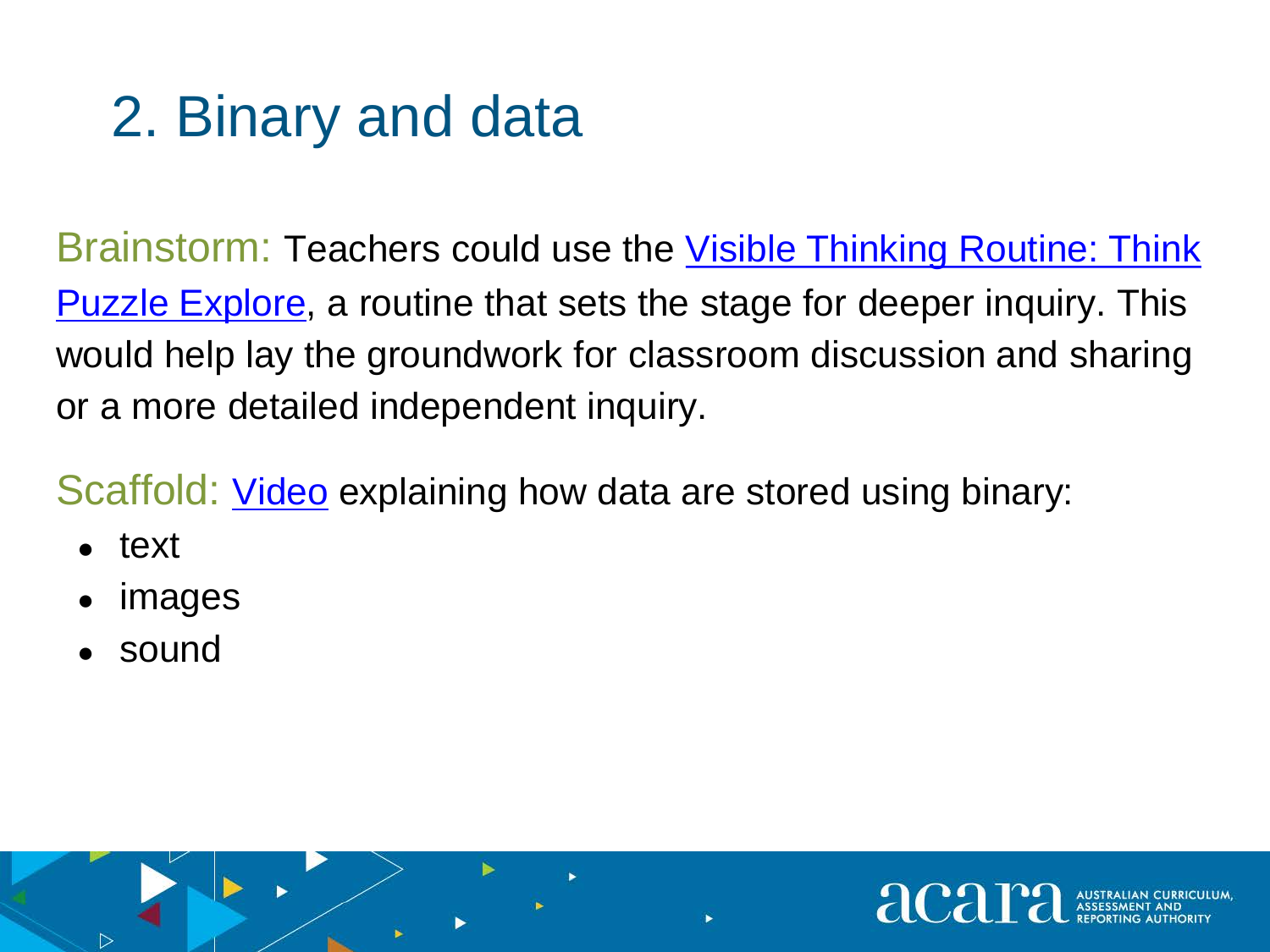# 2. Binary and data (text)

#### Resources:

 $\triangleright$ 

- To connect students' *prior knowledge* of megabytes and gigabytes as representing how powerful computers are and/or how much storage is available with an understanding of binary numbers, introduce and define terms such as 'bit' and 'byte'. Introduce ASCII as a method of representing characters, and equivalent decimal/binary values. Suggested workflow resource: <http://dabblingindata.weebly.com/bits-of-binary.html>
- Some great resources used to teach the concept of binary:
- <https://www.digitaltechnologieshub.edu.au/teachers/lesson-ideas/introduction-to-binary>
- <https://classic.csunplugged.org/binary-numbers/>
- <https://code.org/curriculum/course2/14/Teacher>

Assessment opportunity: Create a simple text message and send it to a friend in binary.

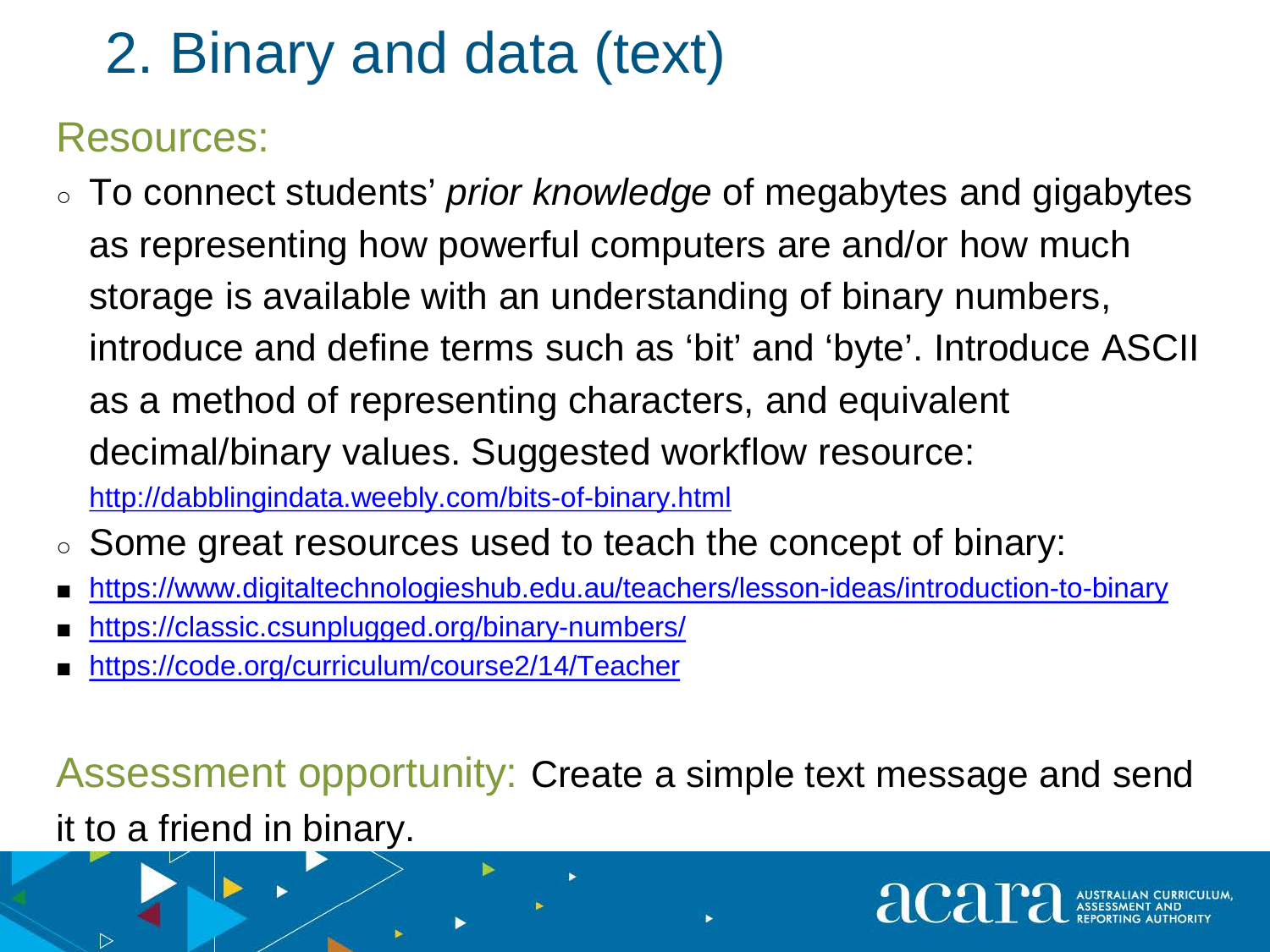# **Sending text using binary**



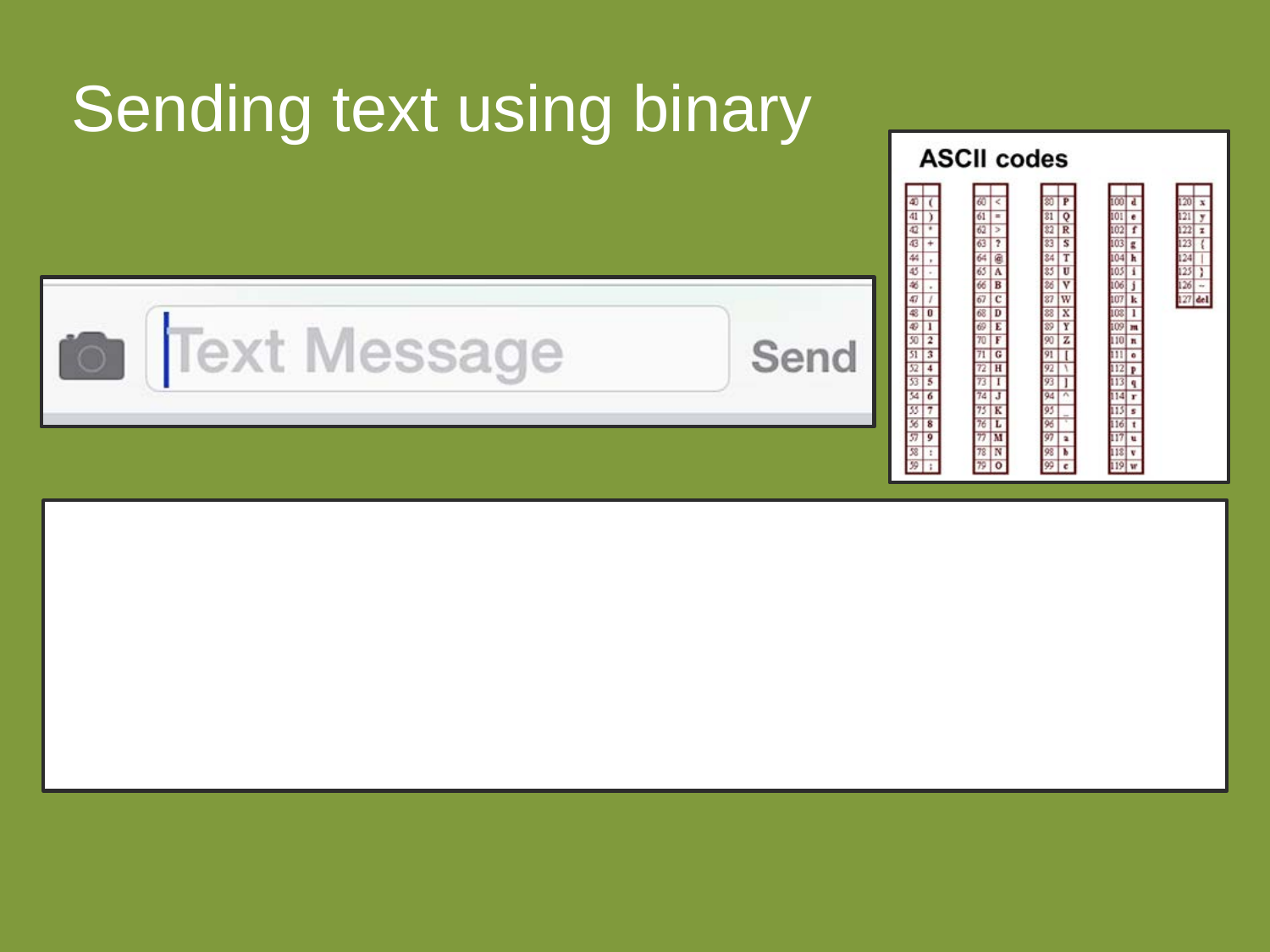# 2. Binary and data (images)

#### *Resources:*

▷

- <https://studio.code.org/s/pixelation/stage/3/puzzle/1>
- <http://csfieldguide.org.nz/en/interactives/pixel-viewer/index.html>

#### *Assessment opportunity:*

*Students answer the following questions:*

- 1. Why does video content take longer to download than images?
- 2. What makes a good-quality image?

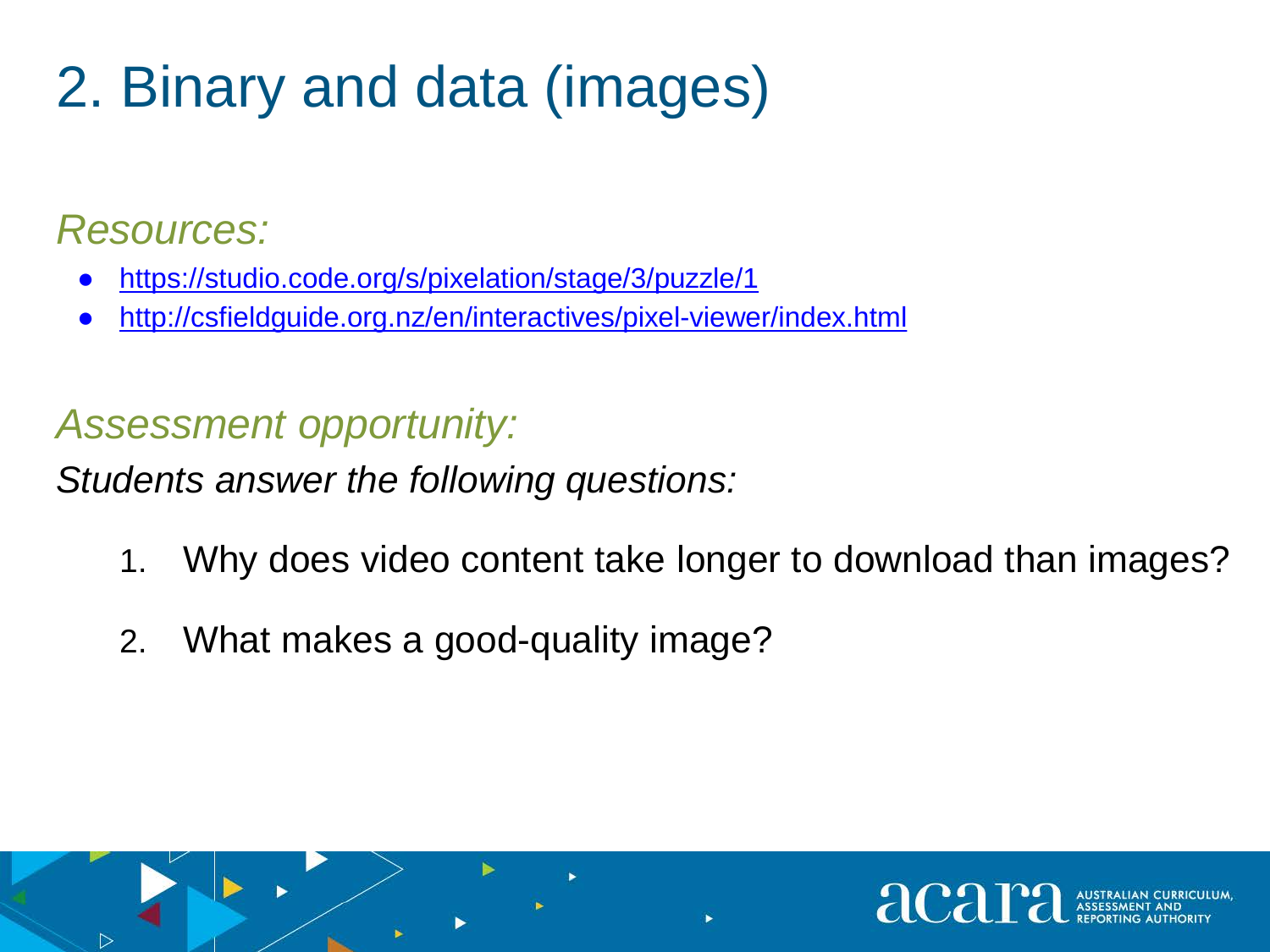# How are data linked to the quality of images?



Why does video content take longer to download than images?



What makes a good-quality image?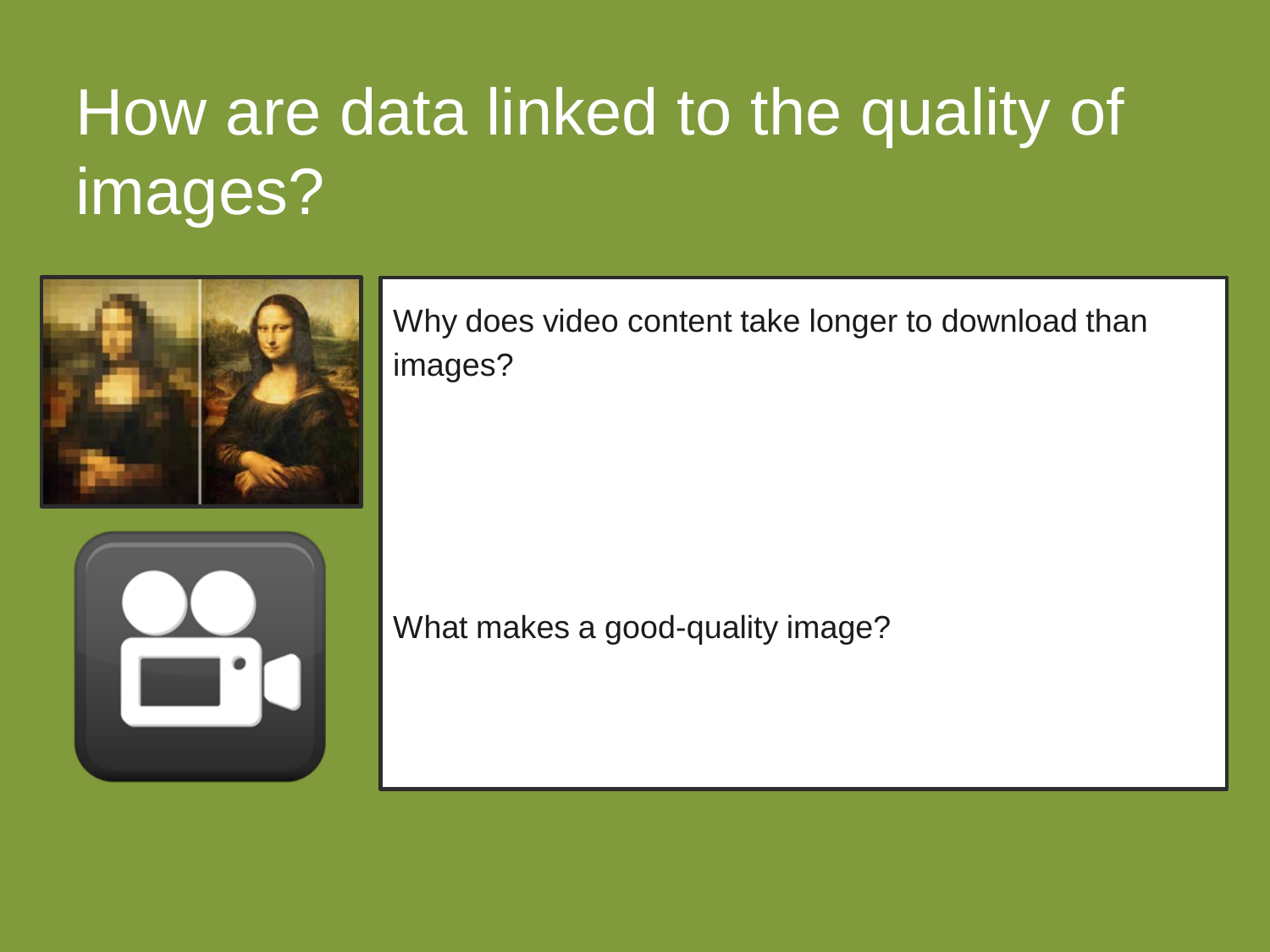# 2. Binary and data (sound)

Resources:

 $\triangleright$ 

<https://www.bbc.com/bitesize/guides/zpfdwmn/revision/3>

Assessment opportunity:

*Convert a sound wave to binary.*

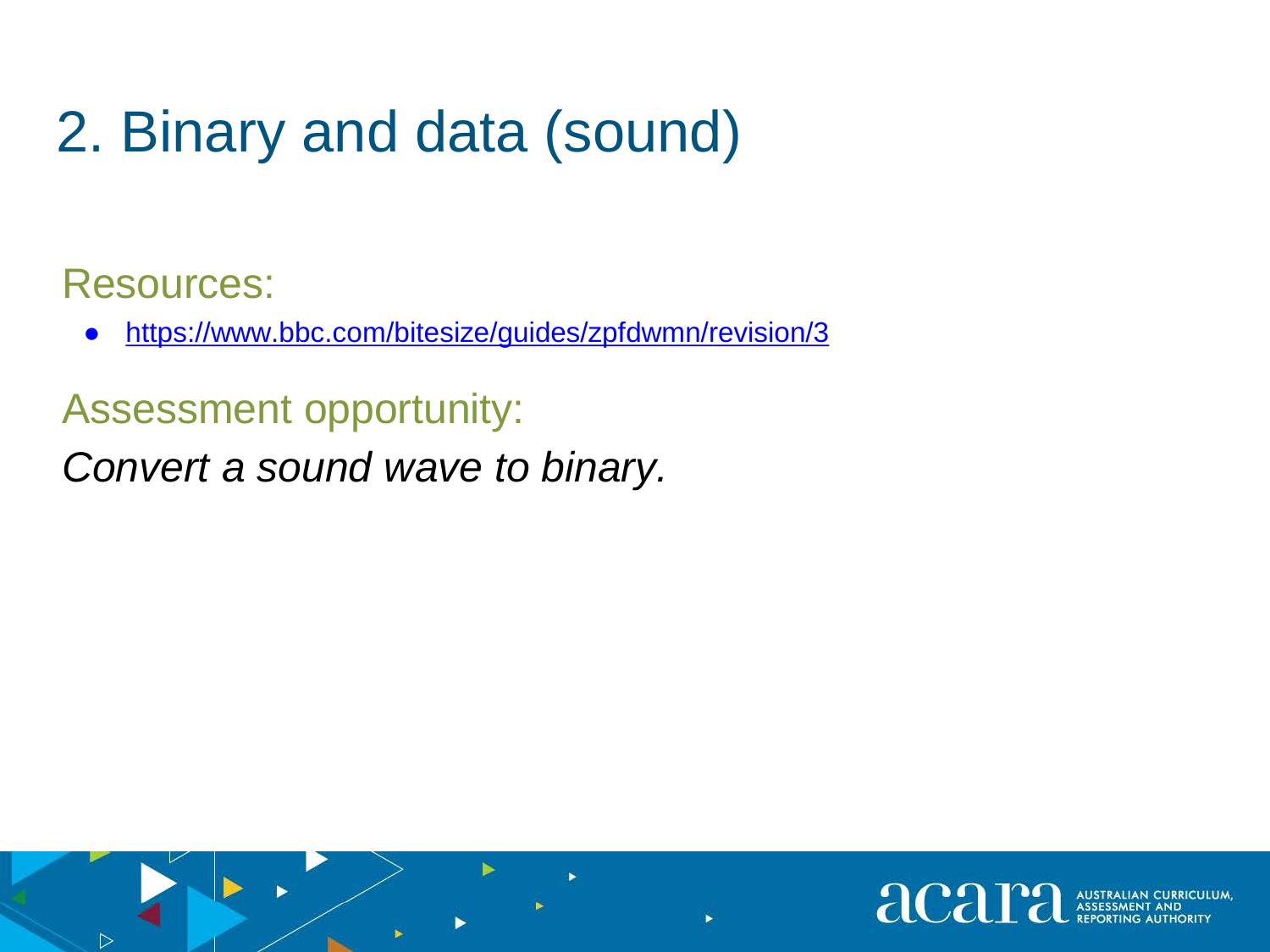### Binary conversion of sound wave:

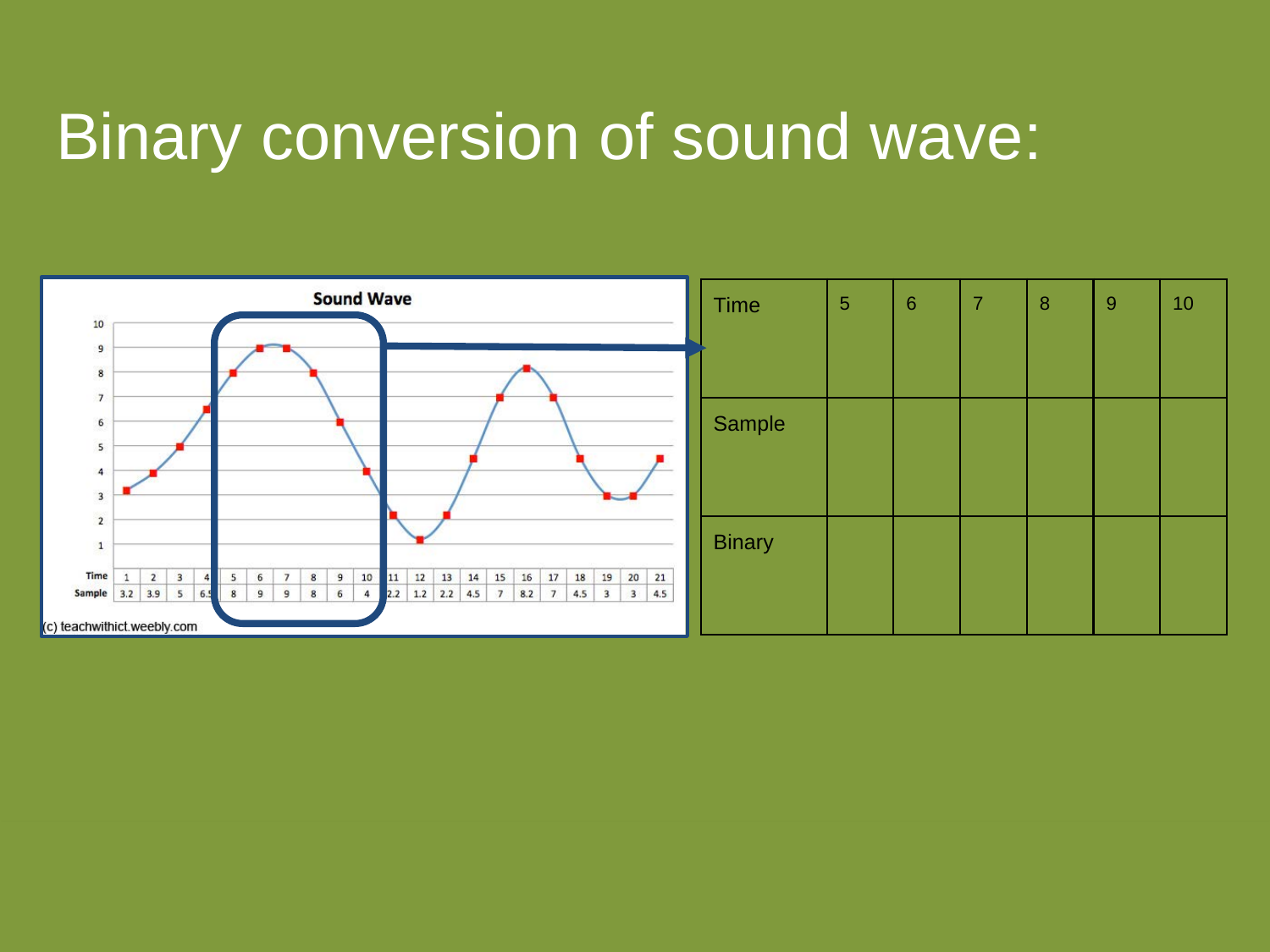#### 3. How big are data?

#### Resources:

▷

Mnemonic *Burger King Makes Great Toast* for memorising the order of data sizes: byte, kilobyte, megabyte, gigabyte and terabyte.

#### Assessment opportunity:

Infographic representing the different measurements of data.

Inquiry question: Do data have weight?

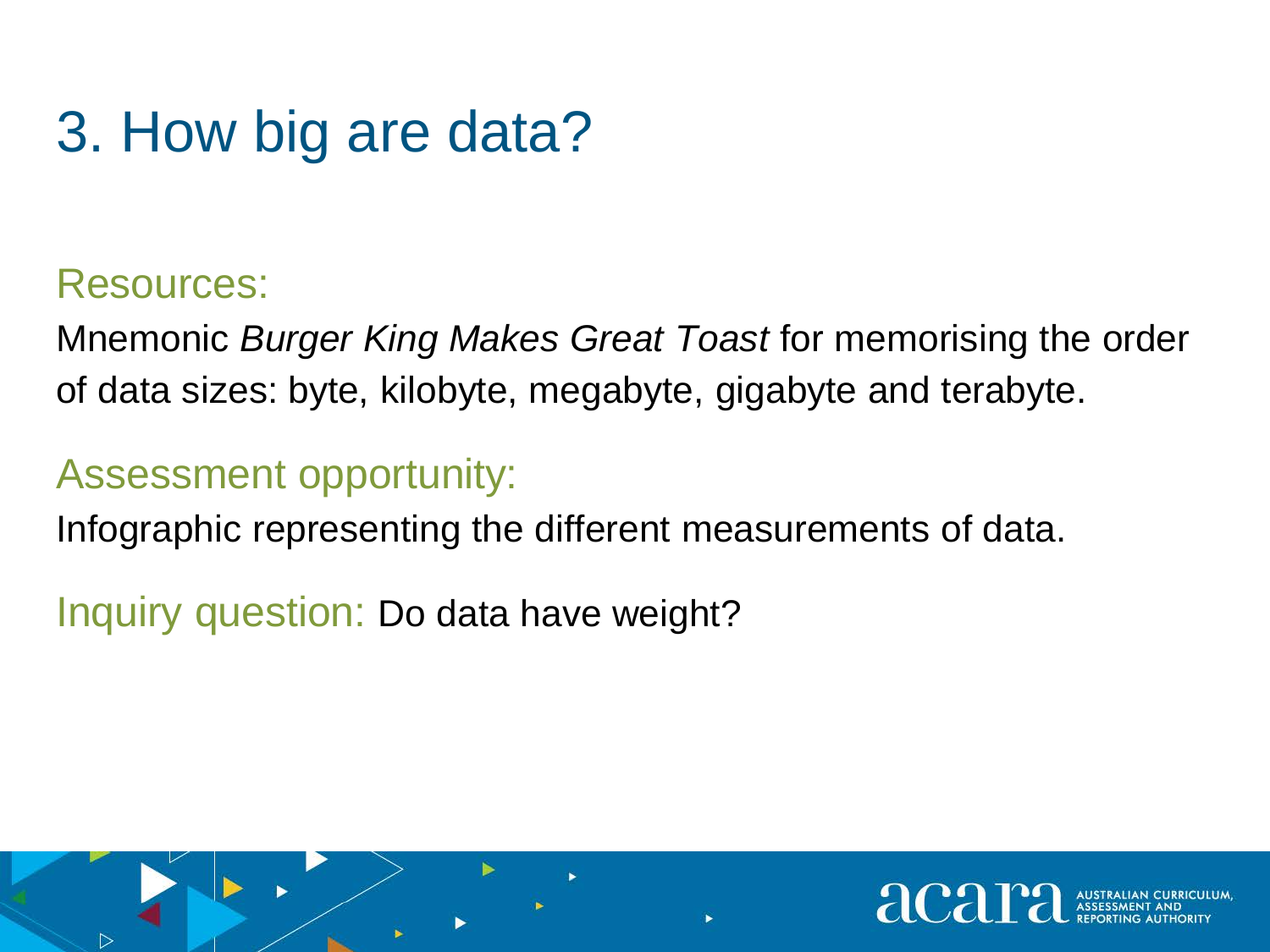#### Convert from decimal to binary

#### Resources:

 $\triangleright$ 



Read from the last digit – Decimal  $25 =$  Binary 11001 Dividing by 2 to convert to binary (examples of dividing by 2 to convert from decimal to binary)

acar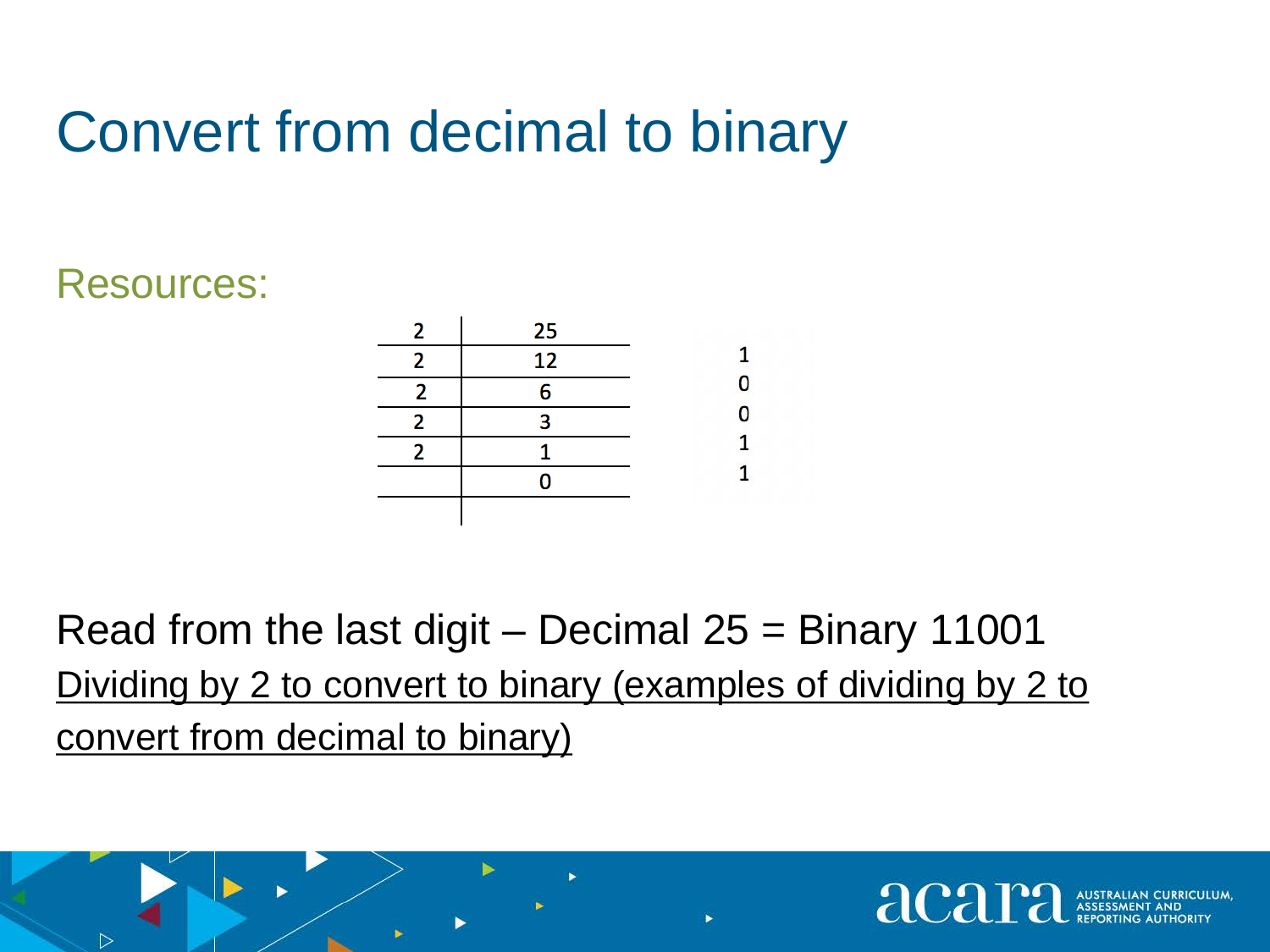# Years 5–6 assessment task: How do digital systems represent data?

#### Assess

 $\triangleright$ 

Students will create a digital or analog portfolio and a video/oral presentation that illustrates their understanding.

Students will be asked to complete the following:

- Slide presentation or document of no more than five slides/pages
- Aligned video/audio presentation of no more than two minutes
- Use of desktop or tablet applications to support the presentation **or** use of paper-based options and oral presentation methods and opportunities
- This task will be completed over five to six 50-minute lessons over five to six weeks (including the various teaching and learning lessons and associated formative tasks – see slide deck link and Background Information section of this outline).

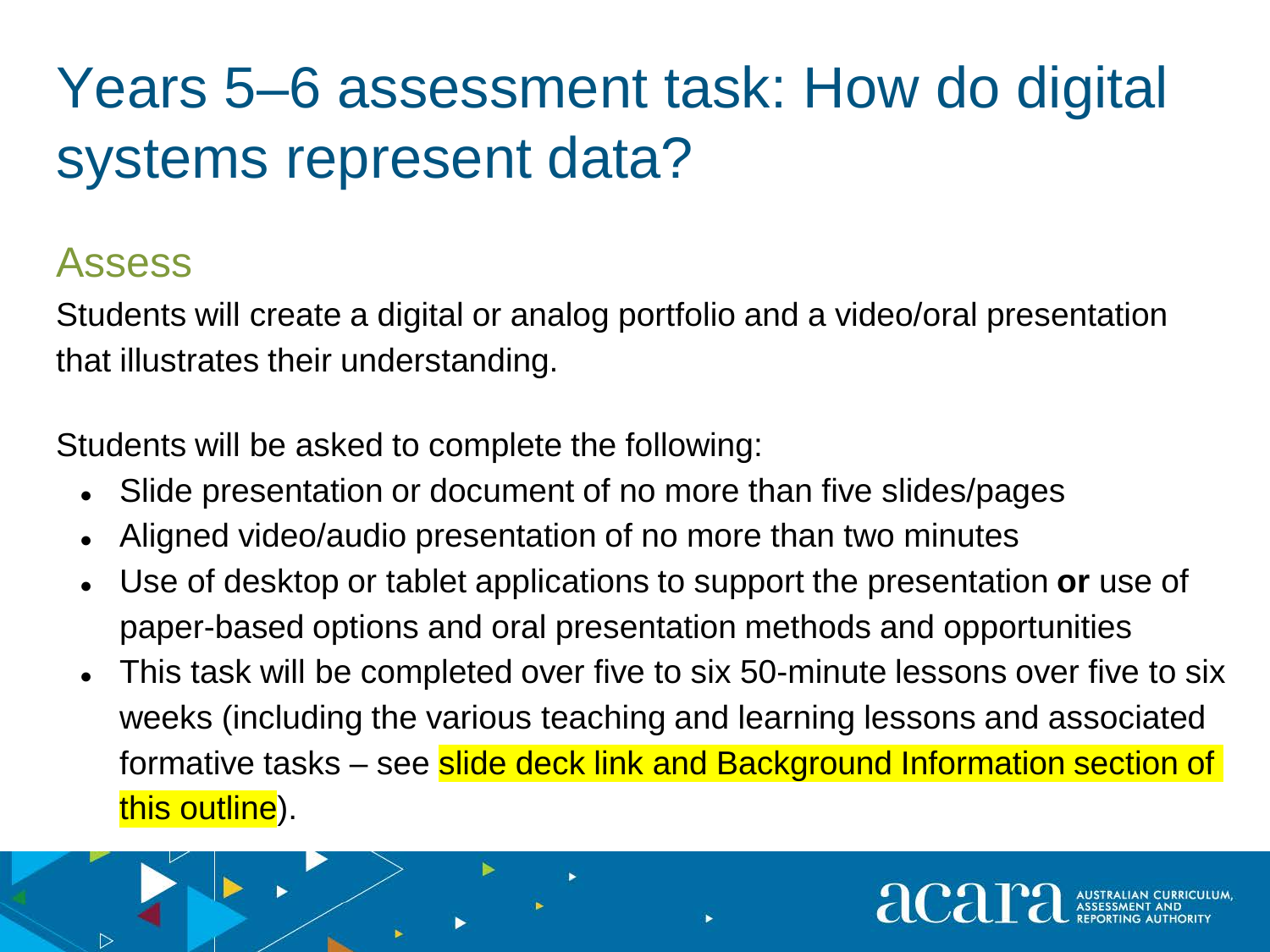# Marking guide

▷

Please refer to assessment rubric in the sample assessment task document.

This document will guide the final rubric to ensure a taskspecific criteria. It is in DRAFT form at present.